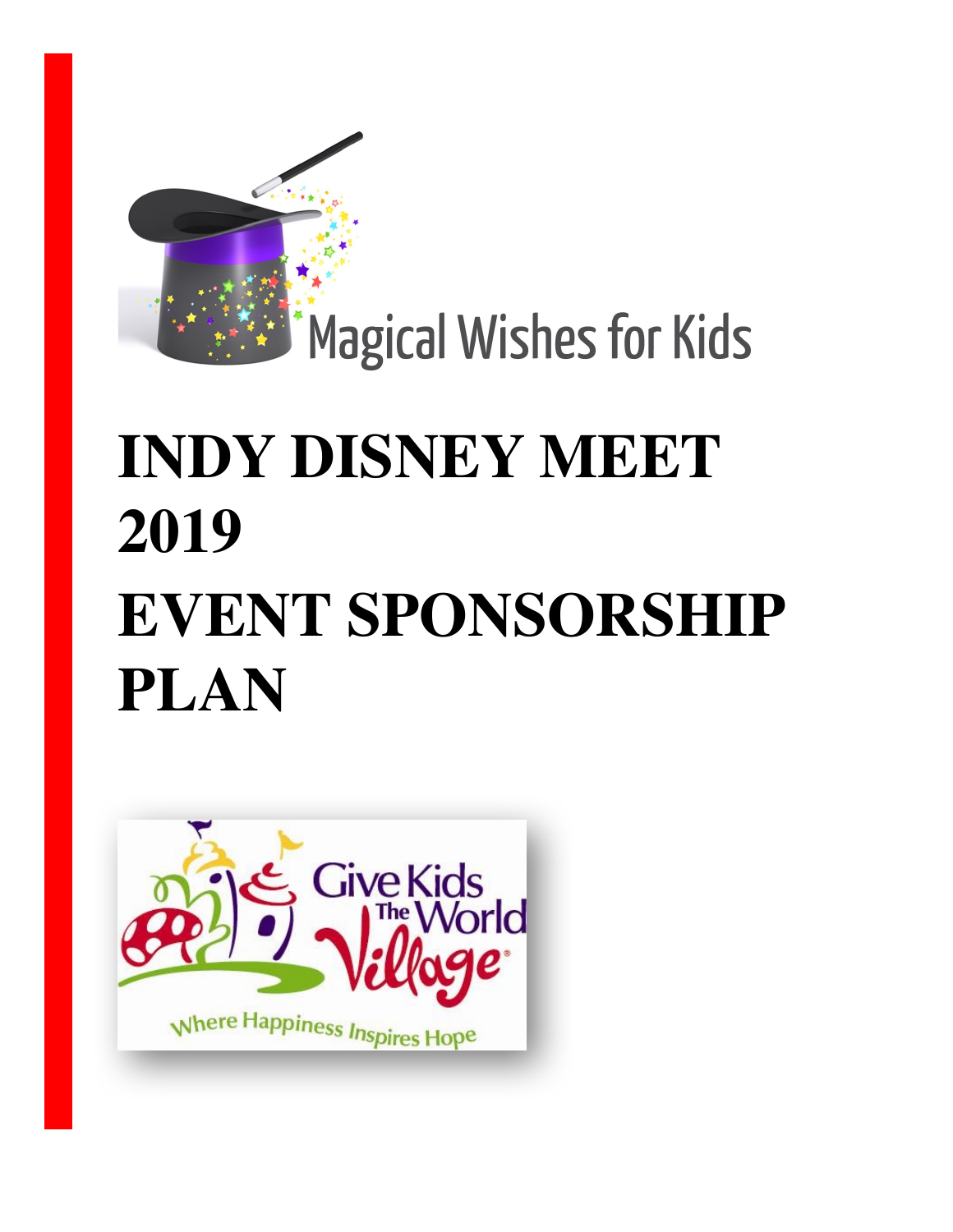#### **OBJECTIVE**

The marketing plan objective is to create an environment that supports those organizations and companies that support the INDY DISNEY MEET, either in material, financial, or other format as a sponsor. This support will include, but not be limited to, promoting, recognizing, and developing ongoing relationships with these groups to ensure that we meet fundraising goals in 2019, as well as to build a foundation of support for future Meet events.

#### **EVENT PURPOSE & PARTNERS**

#### **EVENT PURPOSE**

INDY DISNEY MEET Events are held annually to provide a fun environment for Disney fans in the Midwest to join together in celebration of all things Disney. The Meet has within it a core goal to raise money in support for, and build awareness of Give Kids the World Village.

#### **ABOUT US**

Magical Wishes for Kids is non-profit LLC that was created to raise funds for charitable donation through the hosting of Indy Disney Meets. Here are some facts about our group:

- We host the longest-standing Disney Meet event in the nation, starting back in 2007.
- Almost all of our expenses are covered by donations, making a large percentage of our proceeds passing directly to our philanthropic partner.
- Through the 2018 event, we have donated approximately \$124,000 to Give Kids the World Village. This is quite an accomplishment as our annual Meets are free to the public and generate funds from sponsorship, auctions and raffles.

#### **EVENT REACH**

Statistics you should know:

- Our website [www.mwfk.org](http://www.mwfk.org) hits for 2018 totaled in excess of 23,000.
- Our Facebook page Indy Disney Meet has more than 2,530 followers.
- Our Meet event pulled over 500 attendees in 2016, and 1,050 attendees in 2017, and over 1,500 attendees in 2018. We had to increase our space to accommodate our event in 2017.
- Local promotion includes: WIBC radio (on-line and on-site) annually, as well as Fox 59 News, WTHR (NBC affiliate) and WRTV (ABC affiliate) news coverage interview opportunities. In addition, local media outlets, multiple unsolicited advertising. *Current* in Fishers and Carmel, as well as Indy's Child, Indy with Kids, HulaFrog of Fishers/Noblesville, and Hamilton County Family Magazine have all written promotional articles and event write-ups in the past few years.
- Disney-inspired bloggers and Podcast companies including Be Our Guest Podcast, Behind the Ears Podcast, The WDW Radio Podcast, The Disney Dish Podcast, The Lemons Sisters, Disney Indiana, DubDeeDub Review, and others, have all covered our event in person or remotely in recent years. Their reach, in addition to our stats above, is in excess of 10,000-15,000 streams per day and social media followers in the thousands as well.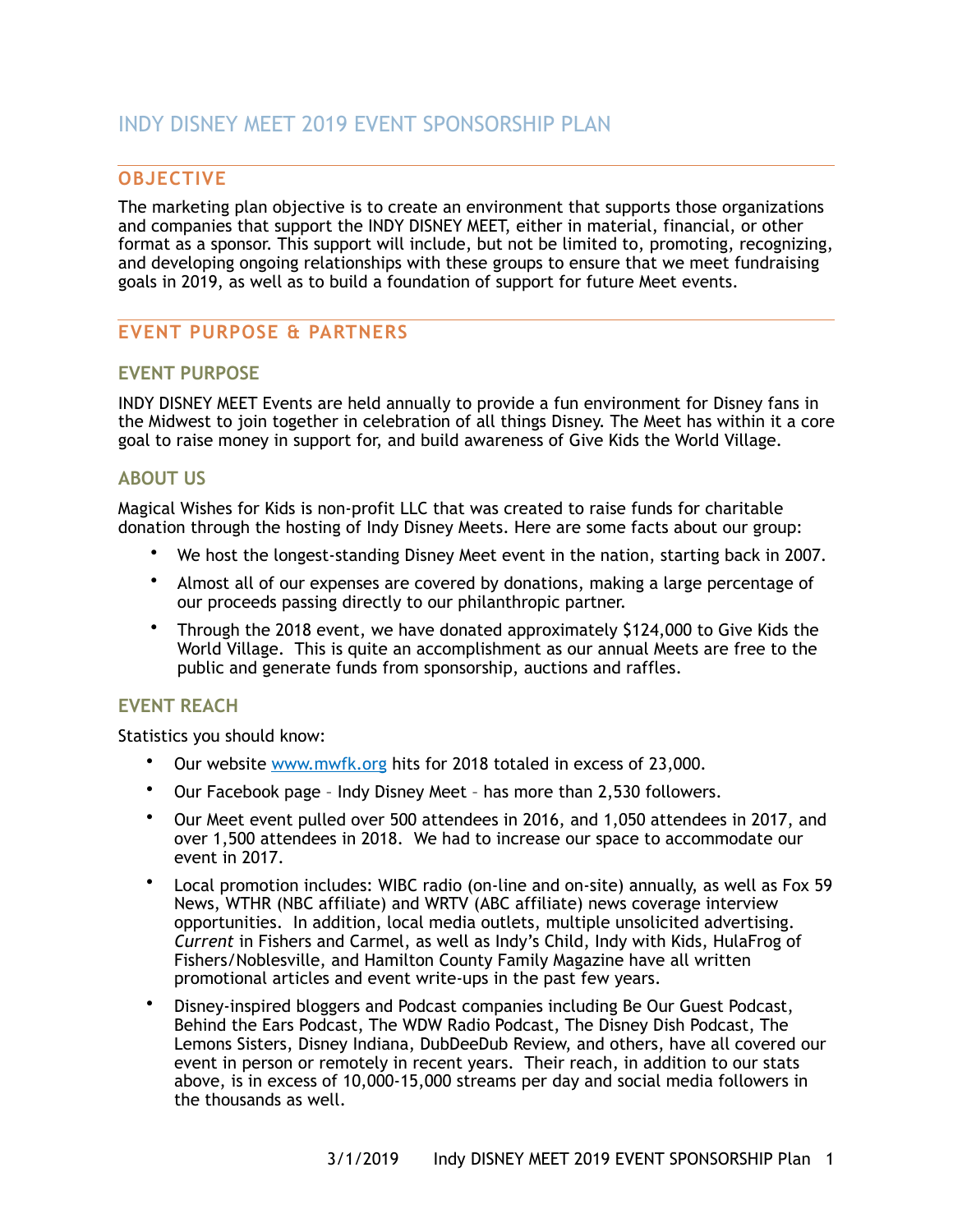#### **CHARITY PARTNER**

*Give Kids the World Village* is a nonprofit resort in Kissimmee, Florida for children with life-threatening illnesses and their families. The resort's focus is providing accommodations, a magical experience through events at the Village and access to donated theme park tickets.

Website:<http://www.gktw.org/>

[Give Kids the World Video PSA: https://www.youtube.com/watch?](https://www.youtube.com/watch?v=awsb3QbUI1c&list=PL57BB6145D93604EB) v=awsb3QbUI1c&list=PL57BB6145D93604EB

#### **2019 CAMPAIGN**

This year, we are earmarking our funds specifically for the Village renovation of the ice cream shop. In honor of GKTW's founder, Henri Landwirth's  $90<sup>th</sup>$  birthday, there is a major project underway to re-build it as "Henri's Starlite Scoops". This capital project is underway and we look forward to its reveal!

You can see more about this project at: [https://www.gktw.org/news/single-release.php?](https://www.gktw.org/news/single-release.php?id=120) id=120

#### **MESSAGE SUMMARY**

Your support of the Indy Disney Meet brings much needed help to families and communities here in the Central Indiana area. The Meet audience gathers not only to celebrate all things Disney, but is also motivated by a strong desire to provide families with challenging medical needs with a valued respite in the Orlando area. This audience needs your help to grow its ability to aid in this effort.

#### **SPONSOR PACKAGE**

#### **IN WHAT FORM WILL MY STORY BE TOLD TO ATTENDEES?**

For sponsoring organizations, we will provide a package of promotional views to the Meet audience. That package will include exposure on our Facebook page and organization website, as well as promotional mentions, print materials and signage at the Meet on September 21, 2019.

Support of the Indy Disney Meet will provide sponsoring organizations with exposure to over a thousand central Indiana residents in an engaging, focused setting. The Disney fan base is considered a highly loyal demographic that is open to promotional messaging and appreciates the support of worthy charitable programs.

#### **WHAT DO WE NEED FROM SPONSORS?**

We request a logo in a vector-based EPS or similar format for promotional usage.

#### **WHAT DO YOU NEED FROM US?**

Many sponsors have asked us for our charitable organization Tax ID. That number is **46-5562249** 

If you require a letter from our organization, please feel free to ask.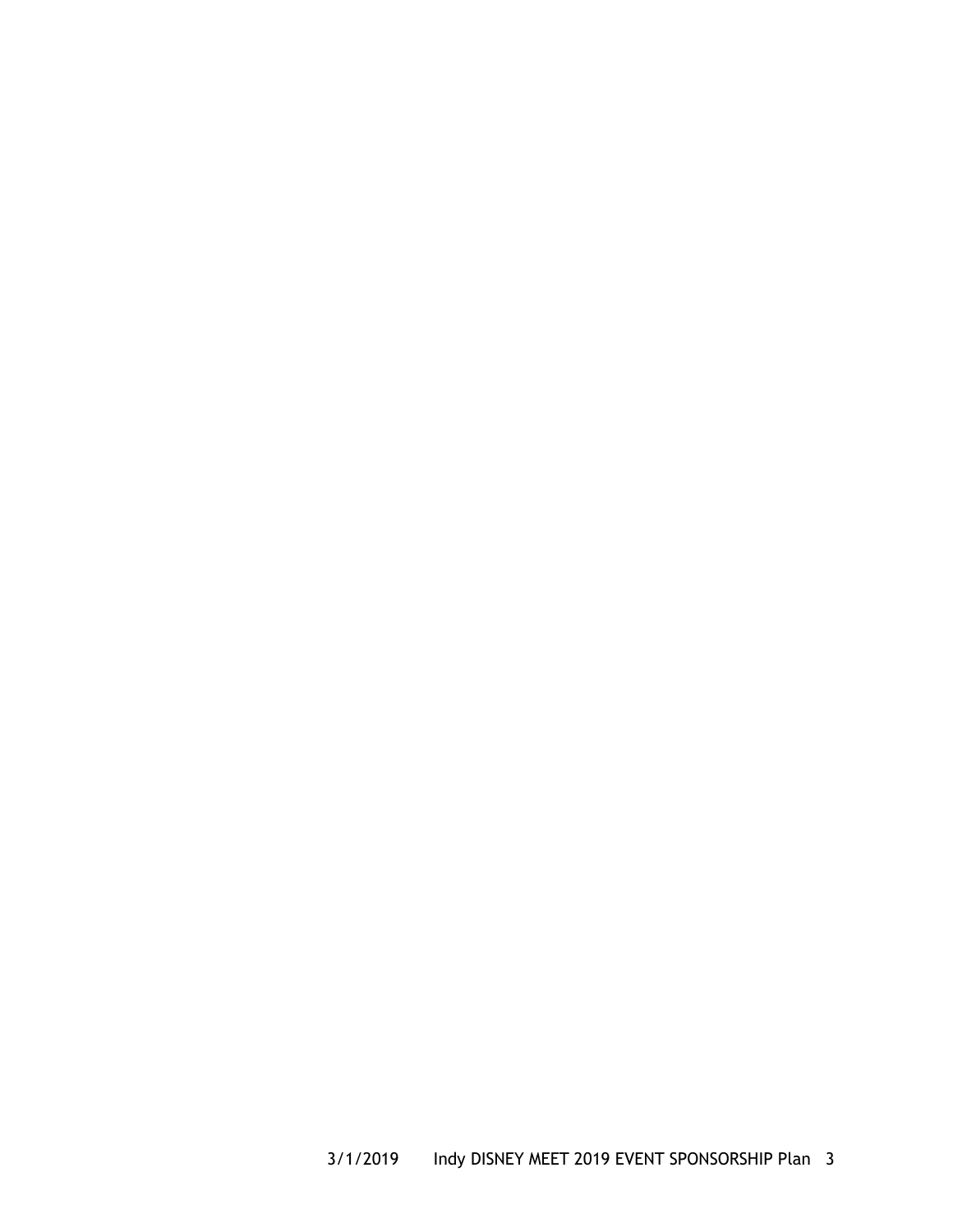#### **PROMOTIONAL PACKAGES**

| Item                                                 | Vibraniu<br>m<br>Sponsor<br>$(55,000+$ | Platinum<br><b>Sponsor</b><br>$(51,000 -$<br>\$4,999 | Gold<br>Sponsor<br>$(5500 -$<br>\$999) | <b>Silver</b><br>Sponsor<br>$($250 - $499)$ | <b>Bronze</b><br>Sponsor<br>$(5100 -$<br>\$249) |
|------------------------------------------------------|----------------------------------------|------------------------------------------------------|----------------------------------------|---------------------------------------------|-------------------------------------------------|
| <b>Event Listing</b>                                 | $\checkmark$                           | $\checkmark$                                         | $\checkmark$                           | $\checkmark$                                | $\checkmark$                                    |
| <b>Banner</b><br>Listing#                            | $\checkmark$                           | $\checkmark$                                         | $\checkmark$                           | ✓                                           |                                                 |
| Electronic Ad<br>(FB/website/<br>Event media)        | $\checkmark$                           | $\checkmark$                                         | $\checkmark$                           |                                             |                                                 |
| <b>Select Event</b><br>Featured<br>Sponsor B         |                                        |                                                      | $\checkmark$                           |                                             |                                                 |
| Specialty<br>Event<br>Featured<br>Sponsor $\epsilon$ |                                        | √                                                    |                                        |                                             |                                                 |
| Premium<br>Event<br>Sponsorship                      | $\checkmark$                           |                                                      |                                        |                                             |                                                 |

**‡**A banner with the logos of all Vibranium, Platinum, Gold, & Silver sponsors will be prominently placed at the event.

**Platinum Sponsors** can feature their sponsorship the day of the event in one of the following one-of-a-kind opportunities: Activities Area, Event Expo, Silent Auction Closing 1, Silent Auction Closing 2, Dole Whip Station, Entertainment Stage, Entertainers, and 50/50 Raffle.

**βGold Sponsors** can choose to feature their sponsorship the day of the event to close one of six (6) power-hour raffle closings as well as our Breakout Room or Scavenger Hunt.

#### **PROMOTIONAL SCHEDULE**

While your sponsorship is valued for the full year, we request that all marketing materials related to your sponsorship (logo, business information, etc.) be submitted by July 15, 2019, in order to maximize your exposure to our Meet fans and patrons.

#### **DONOR INFORMATION**

#### **I AM DONATING AN ITEM FOR THE RAFFLE OR THE SILENT AUCTION. CAN I GET A LETTER SO I CAN WRITE THIS OFF ON MY TAXES?**

Of course! Please contact kdelprince@yahoo.com, list what item you have donated, and we will e-mail you the document you need.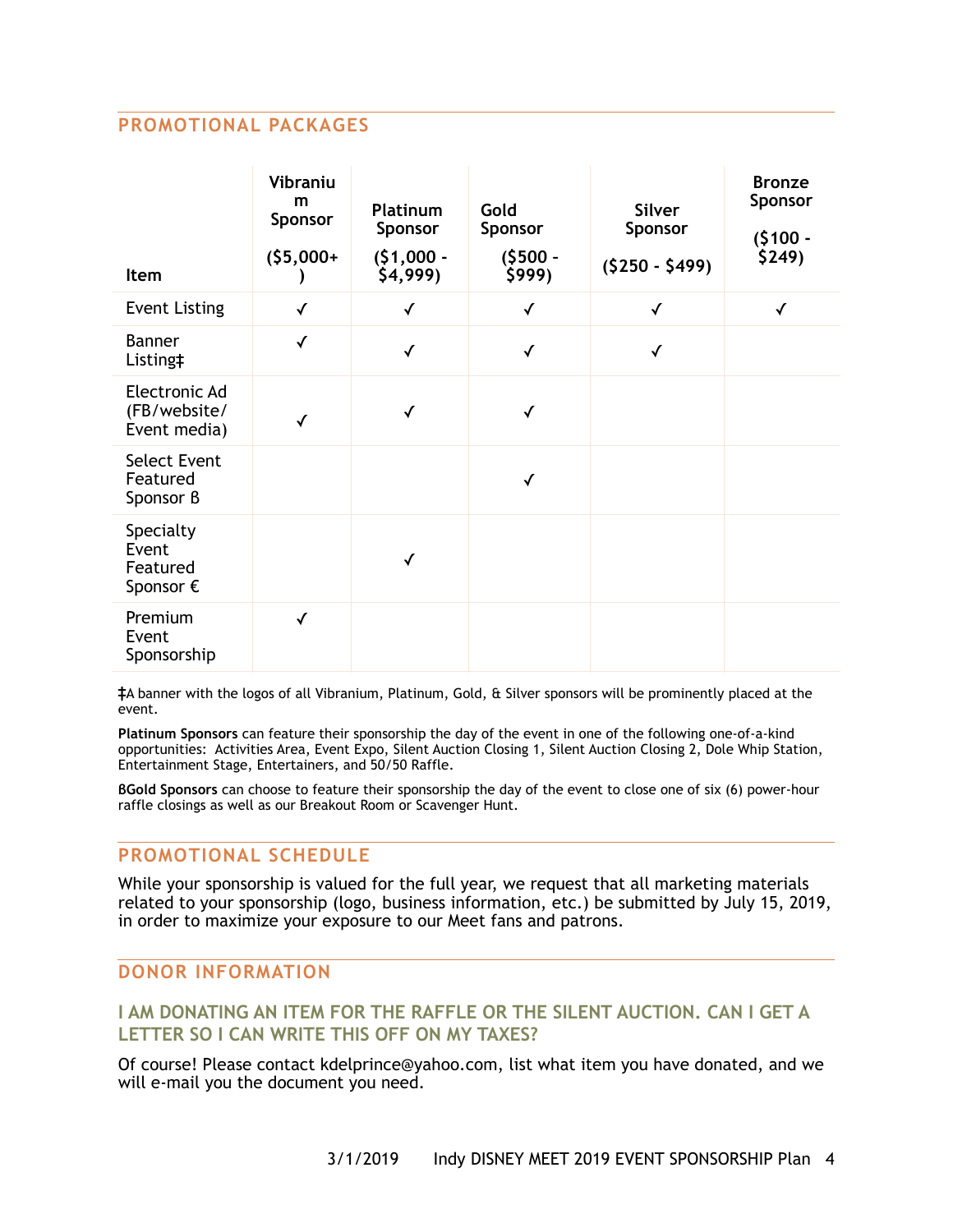#### **WHAT ELSE DO YOU NEED FOR THE MEET?**

We are always looking for help, and we are open to whatever works best for you. Of course, a financial donation is the best, as it can go to our overall goal directly. Nevertheless, we also need the following at our annual event, and a donation of these items will help us defray event costs. Please check with our organizer to see if any of these have already been provided, but some examples include:

- Raffle Prizes
- Auction Items (a minimum bid will need to be provided)
- Gift Cards

#### **HOW DO YOU FIND US ON-LINE?**

#### Visit our website at [www.mwfk.org](http://www.mwfk.org)

Like our fan page on Facebook called "Indy Disney Meet". All prior event pictures and details are available there.

#### **THANK YOU FOR YOUR SUPPORT**

On behalf of our family of Disney enthusiasts and Give Kids the World Village, thank you for supporting our event. Through your efforts, we are able to help families find a healing place that allows them to escape their daily medical challenges and celebrate the magic in their lives.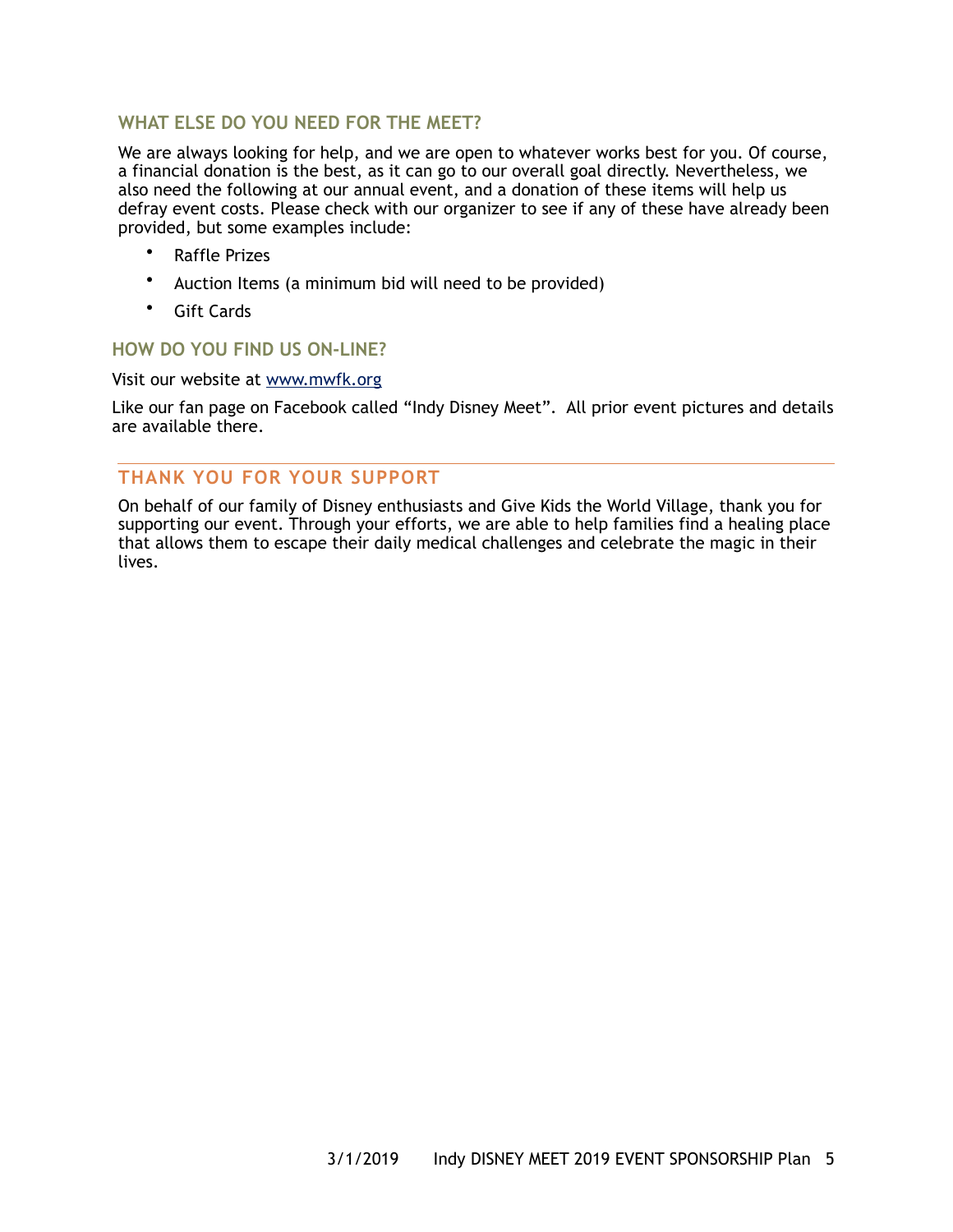# **2019 INDY DISNEY MEET SPONSORSHIP COMMITMENT FORM**

## **SPONSOR INFORMATION:**

| <b>Sponsor Company Name:</b>  |  |
|-------------------------------|--|
| <b>Company Contact Name:</b>  |  |
| <b>Company Contact Ph#:</b>   |  |
| <b>Company Contact Email:</b> |  |

## **SPONSORSHIP INFORMATION:**

**\_\_\_\_\_ \_\_\_\_\_ \_\_\_\_\_ \_\_\_\_\_ \_\_\_\_\_**

**Commitment Level (select one):**

| Vibranium                                                                      | <b>Platinum</b> | Gold | <b>Silver</b>           |  | <b>Bronze</b>                                         |  |  |
|--------------------------------------------------------------------------------|-----------------|------|-------------------------|--|-------------------------------------------------------|--|--|
| Platinum Sponsorship selection ranking (prioritize your top three selections): |                 |      |                         |  |                                                       |  |  |
| Activities Area                                                                |                 |      |                         |  | Silent Auction 1 ________ Appearing Entertainer _____ |  |  |
| <b>Dole Whip Station</b>                                                       |                 |      | <b>Silent Auction 2</b> |  |                                                       |  |  |
| Expo                                                                           |                 |      | <b>50/50 Raffle</b>     |  |                                                       |  |  |
| <b>Entertainment Stage</b>                                                     |                 |      | No Preference           |  |                                                       |  |  |

*Note: Vibranium sponsors will be worked with directly on their larger sponsorship opportunities throughout the year and at our event.*

| <b>Payment received</b> | Platinum/Gold sponsorship assigned |  |  |
|-------------------------|------------------------------------|--|--|

3/1/2019 Indy DISNEY MEET 2019 EVENT SPONSORSHIP Plan 6